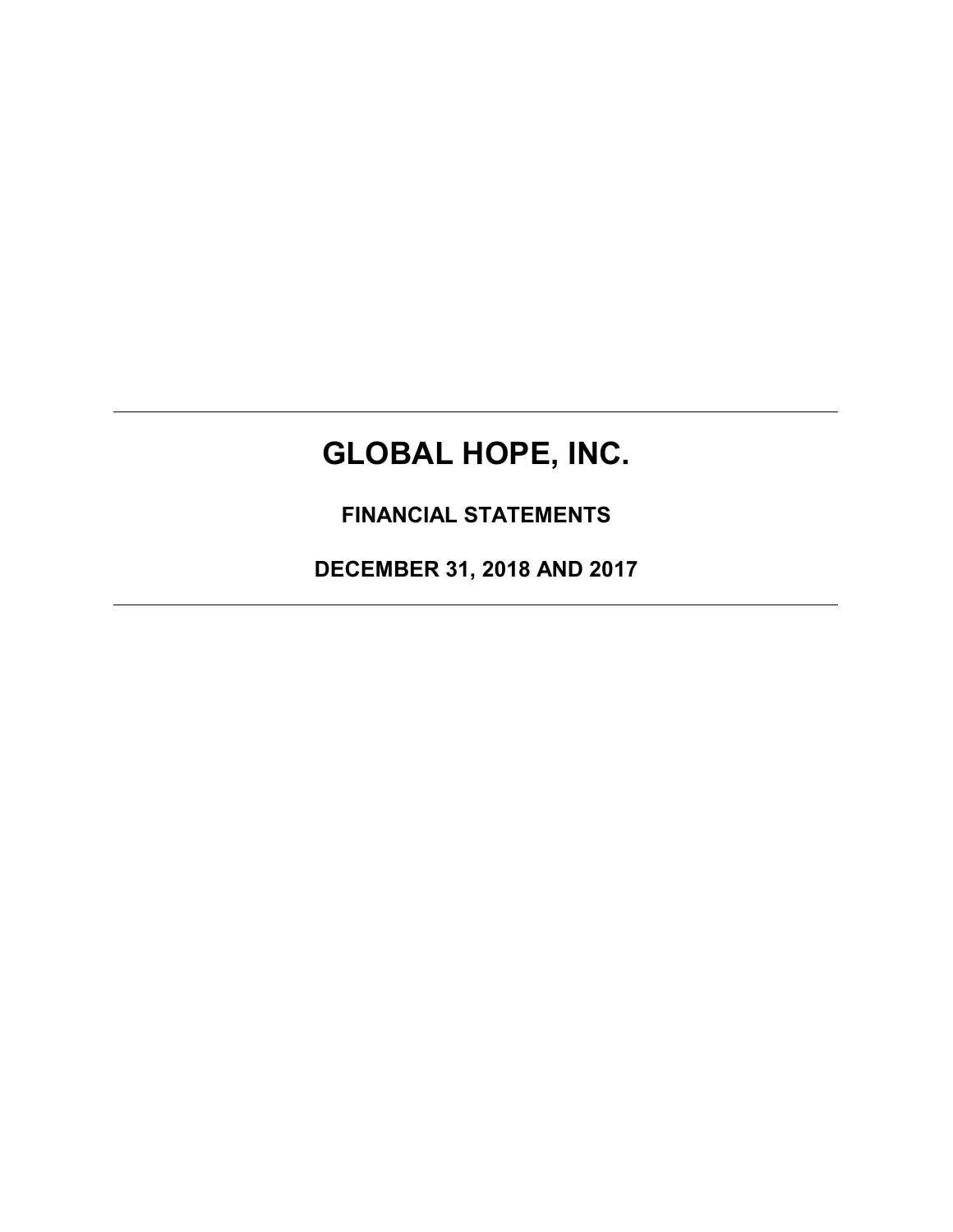## **TABLE OF CONTENTS**

| Independent accountant's compilation report |               |  |
|---------------------------------------------|---------------|--|
| <b>Financial statements</b>                 |               |  |
| Statements of financial position            | $\mathcal{P}$ |  |
| Statements of activities                    | 3             |  |
| Statements of cash flows                    | 5             |  |
| Statements of functional expenses           | 6             |  |
| Notes to the financial statements           | 8             |  |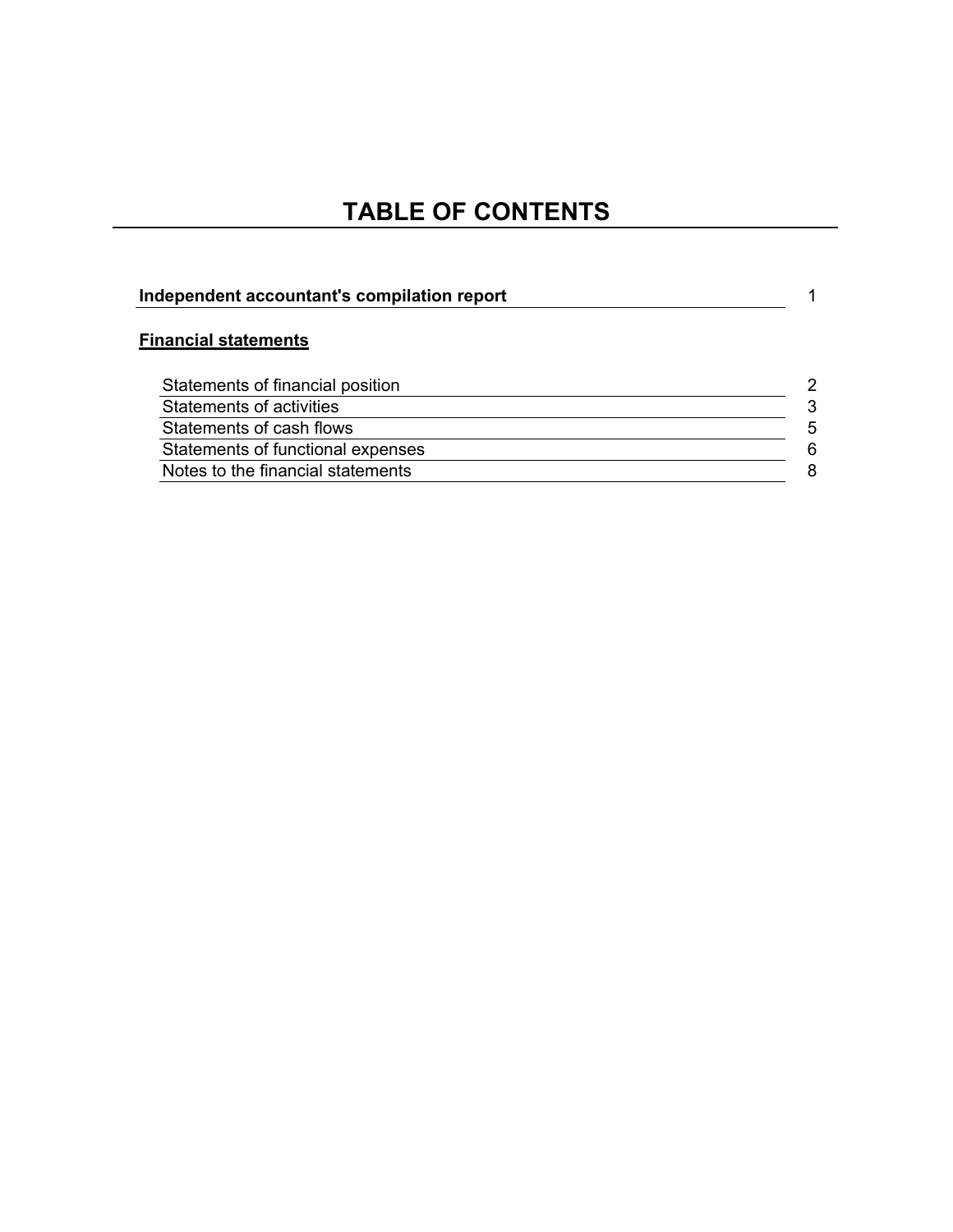

#### **INDEPENDENT ACCOUNTANT'S COMPILATION REPORT**

Board of Trustees **Global Hope, Inc.** Broomfield, Colorado

Management is responsible for the accompanying financial statements of Global Hope, Inc. (a nonprofit organization), which comprise the statements of financial position as of December 31, 2018 and 2017, and the related statements of activities, cash flows, and functional expenses for the years then ended, and the related notes to the financial statements in accordance with accounting principles generally accepted in the United States of America. We have performed the compilation engagements in accordance with Statements on Standards for Accounting and Review Services promulgated by the Accounting and Review Services Committee of the AICPA. We did not audit or review the financial statements, nor were we required to perform any procedures to verify the accuracy or completeness of the information provided by management. Accordingly, we do not express an opinion, a conclusion, nor provide any form of assurance on these financial statements.

BiggsKofford, P.C.

Colorado Springs, Colorado October 31, 2019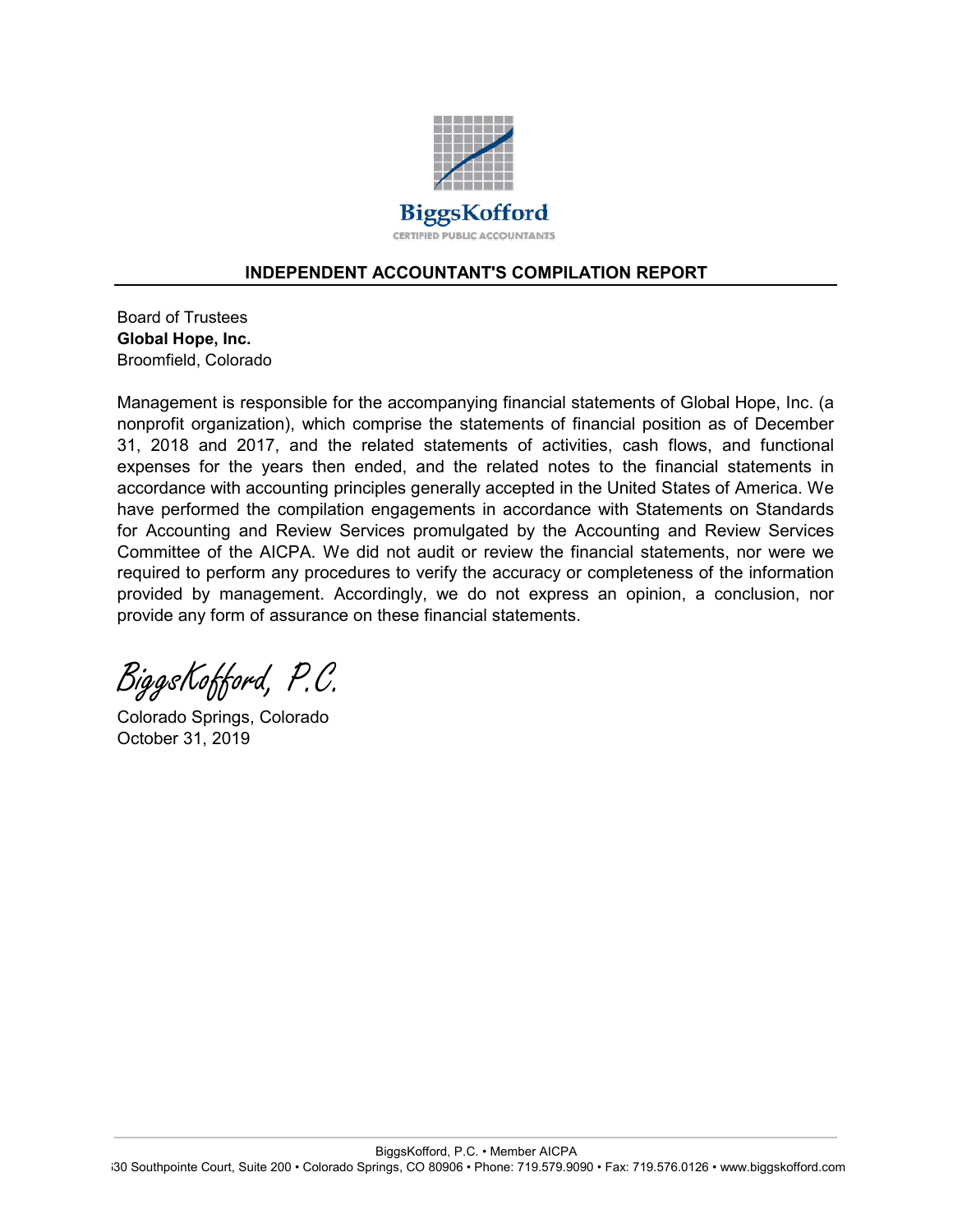### **GLOBAL HOPE, INC. STATEMENTS OF FINANCIAL POSITION DECEMBER 31, 2018 AND 2017**

|                                       | 2018 |        | 2017          |
|---------------------------------------|------|--------|---------------|
| <b>ASSETS</b>                         |      |        |               |
| Cash and equivalents                  | \$   | 34,813 | \$<br>42,904  |
| Investments                           |      | 31,767 | 57,102        |
| Prepaid expenses                      |      | 1,966  | 3,716         |
| <b>Total assets</b>                   | \$   | 68,546 | \$<br>103,722 |
| <b>LIABILITIES AND NET ASSETS</b>     |      |        |               |
| Liabilities:                          |      |        |               |
| Accounts payable and accrued expenses | \$   | 640    | \$<br>312     |
| <b>Total liabilities</b>              |      | 640    | 312           |
| Net assets:                           |      |        |               |
| Without donor restriction             |      |        |               |
| Board designated - emergency funds    |      | 7,665  | 50,757        |
| Undesignated                          |      | 59,517 | 46,532        |
| Total without donor restriction       |      | 67,182 | 97,289        |
| With donor restriction                |      | 724    | 6,121         |
| <b>Total net assets</b>               |      | 67,906 | 103,410       |
| Total liabilities and net assets      | \$   | 68,546 | \$<br>103,722 |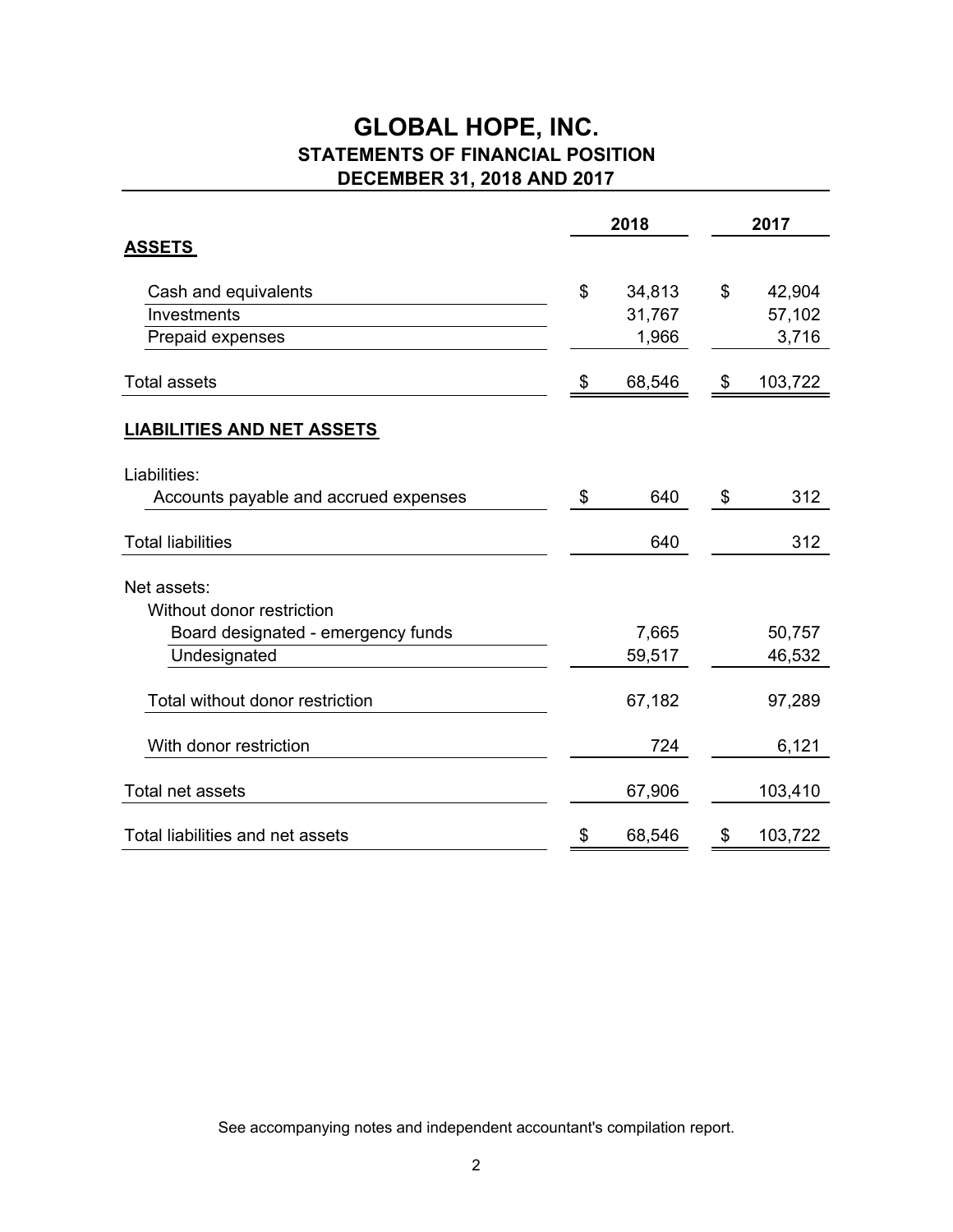### **GLOBAL HOPE, INC. STATEMENT OF ACTIVITIES YEAR ENDED DECEMBER 31, 2018**

|                                      |    | <b>Without Donor</b><br><b>Restriction</b> | <b>With Donor</b><br><b>Restriction</b> | Total         |
|--------------------------------------|----|--------------------------------------------|-----------------------------------------|---------------|
| <b>SUPPORT AND REVENUE</b>           |    |                                            |                                         |               |
| Contributions                        | \$ | 310,832                                    | \$                                      | \$<br>310,832 |
| Events, net of expenses              |    | 94,296                                     |                                         | 94,296        |
| Investment income, net               |    | 968                                        |                                         | 968           |
| Total support and revenue            |    | 406,096                                    |                                         | 406,096       |
| <b>RECLASSIFICATIONS</b>             |    |                                            |                                         |               |
| Satisfaction of program restrictions |    | 5,397                                      | (5, 397)                                |               |
| <b>EXPENSES</b>                      |    |                                            |                                         |               |
| Program expenses:                    |    |                                            |                                         |               |
| Romania operations                   |    | 143,943                                    |                                         | 143,943       |
| Kenya operations                     |    | 107,059                                    |                                         | 107,059       |
| India operations                     |    | 84,229                                     |                                         | 84,229        |
| Special fund expense                 |    | 7,899                                      |                                         | 7,899         |
| Mission team expense                 |    | 11,968                                     |                                         | 11,968        |
| Total program expenses               |    | 355,097                                    |                                         | 355,097       |
| Support services:                    |    |                                            |                                         |               |
| General and administrative           |    | 16,969                                     |                                         | 16,969        |
| Fundraising                          |    | 69,534                                     |                                         | 69,534        |
| Total support services               |    | 86,503                                     |                                         | 86,503        |
| <b>Total expenses</b>                |    | 441,600                                    |                                         | 441,600       |
| Change in net assets                 |    | (30, 107)                                  | (5, 397)                                | (35, 504)     |
| Net assets, beginning of year        |    | 97,289                                     | 6,121                                   | 103,410       |
| Net assets, end of year              | \$ | 67,182                                     | \$<br>724                               | \$<br>67,906  |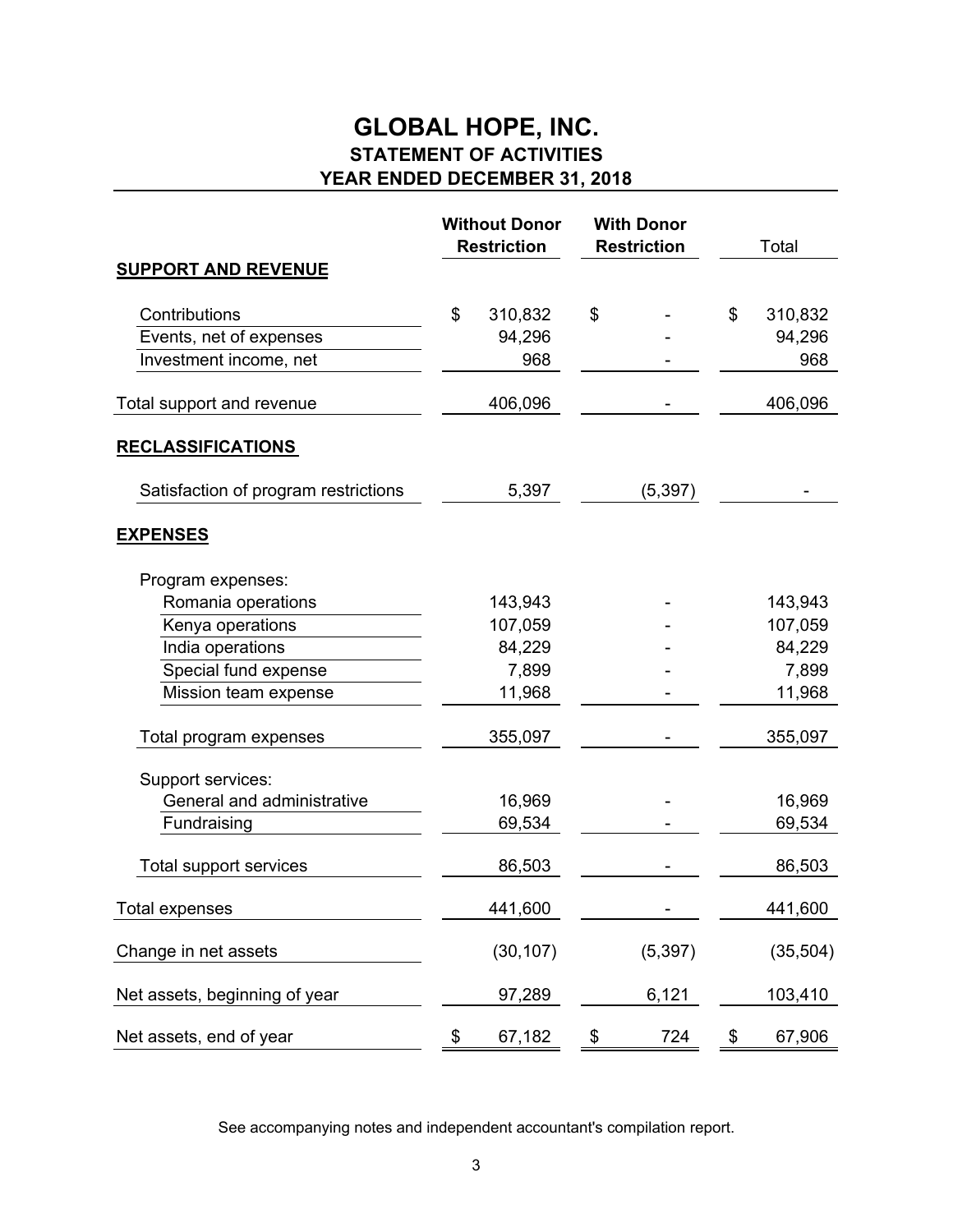### **GLOBAL HOPE, INC. STATEMENT OF ACTIVITIES YEAR ENDED DECEMBER 31, 2017**

|                                                                  |    | <b>Without Donor</b><br><b>Restriction</b> | <b>With Donor</b><br><b>Restriction</b> | Total                             |
|------------------------------------------------------------------|----|--------------------------------------------|-----------------------------------------|-----------------------------------|
| <b>SUPPORT AND REVENUE</b>                                       |    |                                            |                                         |                                   |
| Contributions<br>Events, net of expenses<br>Investment loss, net | \$ | 254,790<br>107,595<br>5,177                | \$<br>5,900                             | \$<br>260,690<br>107,595<br>5,177 |
| Total support and revenue                                        |    | 367,562                                    | 5,900                                   | 373,462                           |
| <u>RECLASSIFICATIONS</u>                                         |    |                                            |                                         |                                   |
| Satisfaction of program restrictions                             |    | 1,640                                      | (1,640)                                 |                                   |
| <b>EXPENSES</b>                                                  |    |                                            |                                         |                                   |
| Program expenses:<br>Romania operations                          |    | 138,753                                    |                                         | 138,753                           |
| Kenya operations<br>India operations<br>College fund expense     |    | 99,064<br>79,281<br>4,082                  |                                         | 99,064<br>79,281<br>4,082         |
| Medical fund expense                                             |    | 5,430                                      |                                         | 5,430                             |
| Total program expenses                                           |    | 326,610                                    |                                         | 326,610                           |
| Support services:<br>General and administrative<br>Fundraising   |    | 38,311<br>46,992                           |                                         | 38,311<br>46,992                  |
| Total support services                                           |    | 85,303                                     |                                         | 85,303                            |
| <b>Total expenses</b>                                            |    | 411,913                                    |                                         | 411,913                           |
| Change in net assets                                             |    | (42, 711)                                  | 4,260                                   | (38, 451)                         |
| Net assets, beginning of year                                    |    | 140,000                                    | 1,861                                   | 141,861                           |
| Net assets, end of year                                          | \$ | 97,289                                     | \$<br>6,121                             | \$<br>103,410                     |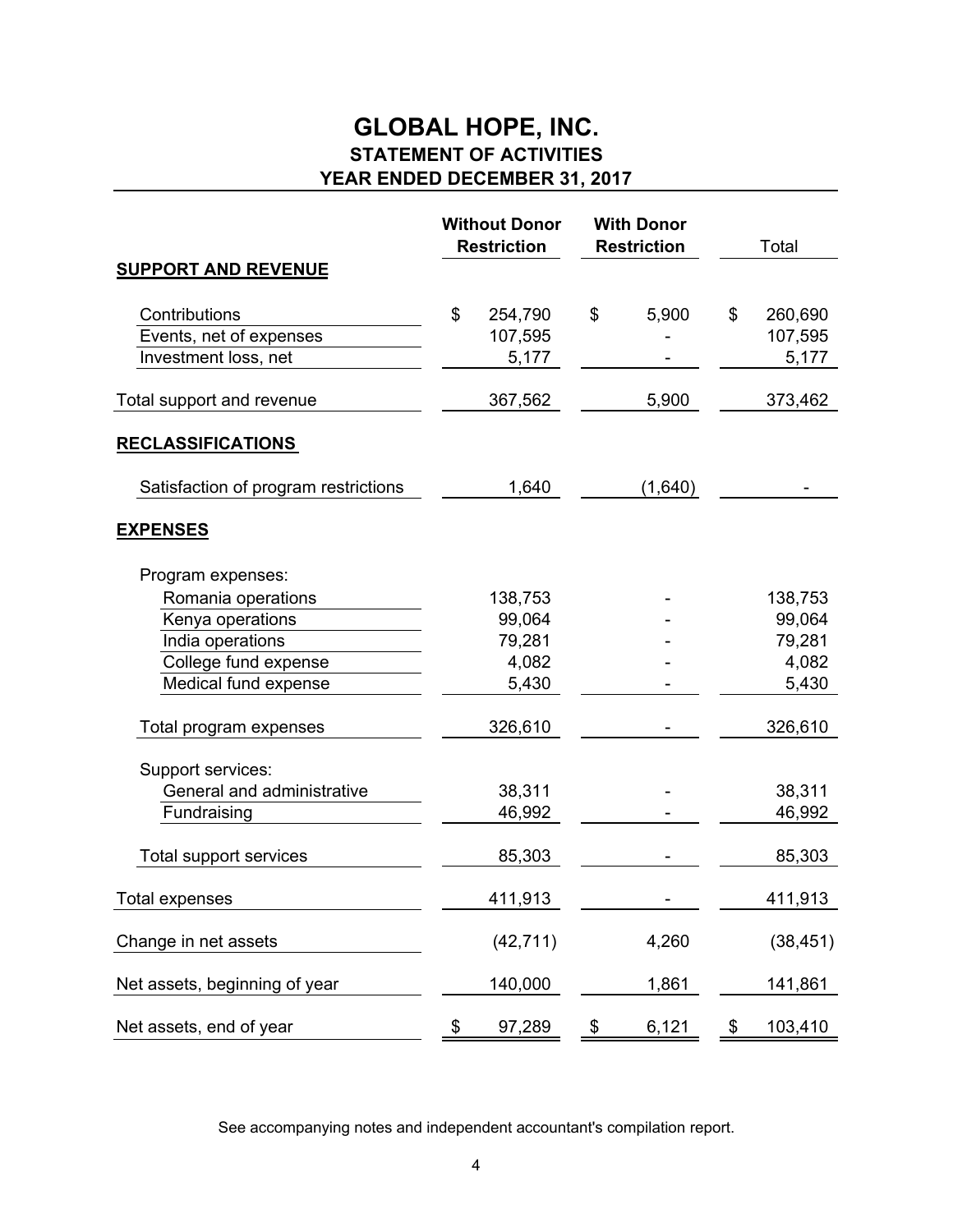### **STATEMENTS OF CASH FLOWS GLOBAL HOPE, INC. YEARS ENDED DECEMBER 31, 2018 AND 2017**

|                                                                                            | 2018            | 2017            |
|--------------------------------------------------------------------------------------------|-----------------|-----------------|
| <b>CASH FLOWS FROM OPERATING ACTIVITIES</b>                                                |                 |                 |
| Change in net assets                                                                       | \$<br>(35, 504) | \$<br>(38, 451) |
| Adjustments to reconcile change in net assets to net<br>cash used in operating activities: |                 |                 |
| Net realized and unrealized gain on investments                                            | (975)           | (4,645)         |
| Contributed marketable securities                                                          |                 | (11, 898)       |
| (Increase) decrease in operating assets:<br>Accounts receivable                            |                 | 12,590          |
| Prepaid expenses                                                                           | 1,750           | (1,966)         |
| Increase (decrease) in operating liabilities:<br>Accounts payable and accrued expenses     | 328             | (188)           |
| Net cash used in operating activities                                                      | (34,401)        | (44, 558)       |
| <b>CASH FLOWS FROM INVESTING ACTIVITIES</b>                                                |                 |                 |
| Proceeds from the sale of investments                                                      | 26,310          |                 |
| Net cash provided by investing activities                                                  | 26,310          |                 |
| Net decrease in cash and equivalents                                                       | (8,091)         | (44, 558)       |
| Cash and equivalents, beginning of year                                                    | 42,904          | 87,462          |
| Cash and equivalents, end of year                                                          | \$<br>34,813    | \$<br>42,904    |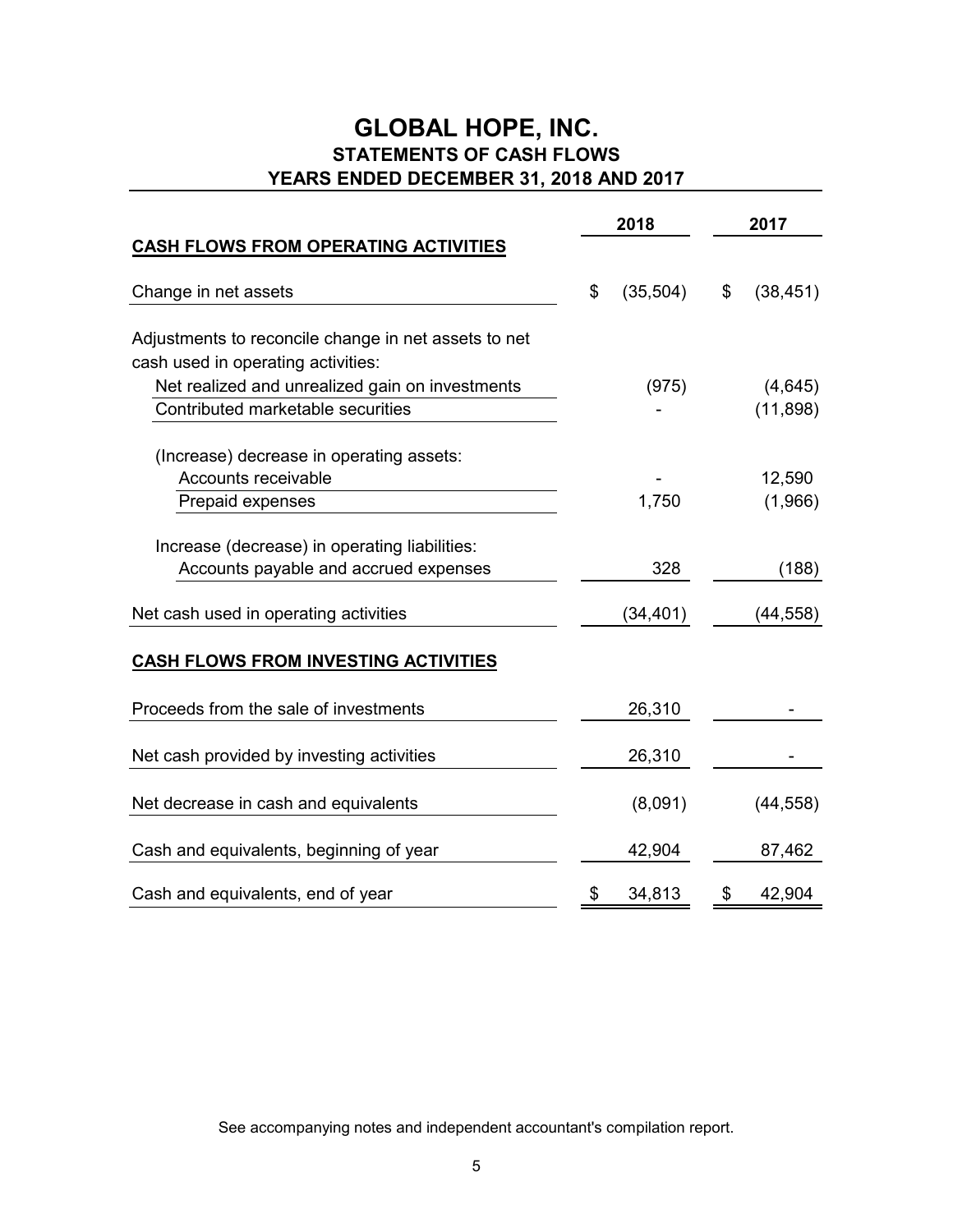### **GLOBAL HOPE STATEMENT OF FUNCTIONAL EXPENSES YEAR ENDED DECEMBER 31, 2018**

|                                  | Total         | Program       |    | G & A  | Fundraising |        |
|----------------------------------|---------------|---------------|----|--------|-------------|--------|
| Grants to foreign organizations: |               |               |    |        |             |        |
| Romania                          | \$<br>122,173 | \$<br>122,173 | \$ |        | \$          |        |
| Kenya                            | 90,868        | 90,868        |    |        |             |        |
| India                            | 71,490        | 71,490        |    |        |             |        |
| <b>Special Funds</b>             | 6,704         | 6,704         |    |        |             |        |
| <b>Mission Teams</b>             | 10,158        | 10,158        |    |        |             |        |
| Salaries and wages               | 90,567        | 32,486        |    | 350    |             | 57,731 |
| <b>Employee benefits</b>         |               |               |    |        |             |        |
| Payroll taxes                    | 6,914         | 2,480         |    | 27     |             | 4,407  |
| Accounting                       | 9,195         |               |    | 9,195  |             |        |
| Advertising and promotion        | 5,545         |               |    |        |             | 5,545  |
| Office expenses                  | 2,464         | 641           |    | 1,823  |             |        |
| Information technology           | 6,295         | 5,036         |    | 1,259  |             |        |
| Travel                           | 8,687         | 6,836         |    |        |             | 1,851  |
| Insurance                        | 1,698         |               |    | 1,698  |             |        |
| Other                            | 8,842         | 6,225         |    | 2,617  |             |        |
| Total                            | 441,600       | \$<br>355,097 | S  | 16,969 |             | 69,534 |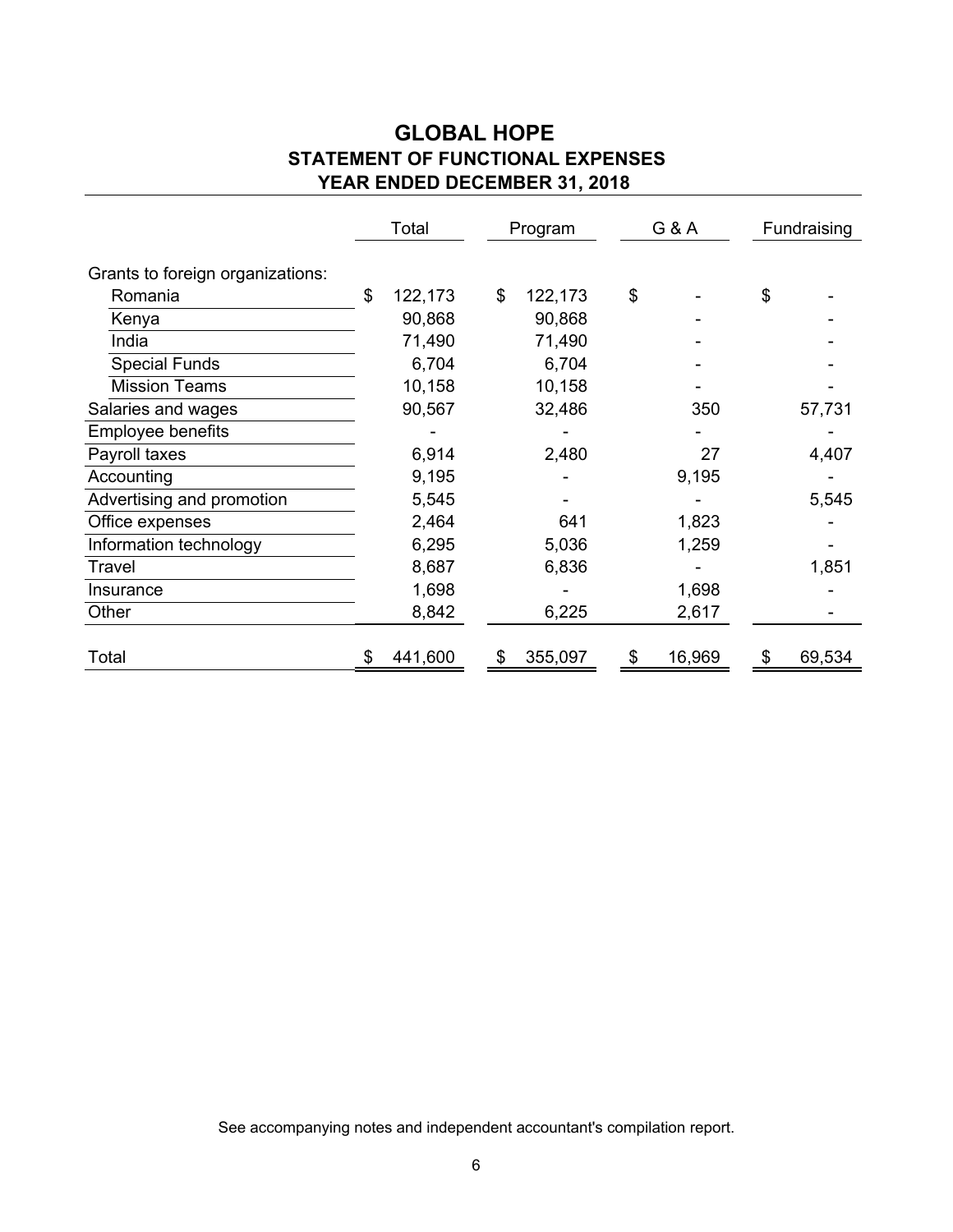### **GLOBAL HOPE STATEMENT OF FUNCTIONAL EXPENSES YEAR ENDED DECEMBER 31, 2017**

|                                  | Total         | Program       |    | G & A  | Fundraising |
|----------------------------------|---------------|---------------|----|--------|-------------|
| Grants to foreign organizations: |               |               |    |        |             |
| Romania                          | \$<br>115,233 | \$<br>115,233 | \$ |        | \$          |
| Kenya                            | 77,857        | 77,857        |    |        |             |
| India                            | 64,874        | 64,874        |    |        |             |
| <b>Special Funds</b>             | 2,827         | 2,827         |    |        |             |
| <b>Mission Teams</b>             | 5,430         | 5,430         |    |        |             |
| Salaries and wages               | 89,658        | 48,506        |    | 1,658  | 39,494      |
| <b>Employee benefits</b>         | 2,568         |               |    | 2,568  |             |
| Payroll taxes                    | 6,859         | 3,711         |    | 127    | 3,021       |
| Accounting                       | 8,600         |               |    | 8,600  |             |
| Advertising and promotion        | 5,990         |               |    | 5,990  |             |
| Office expenses                  | 815           |               |    | 815    |             |
| Information technology           | 5,642         |               |    | 5,642  |             |
| Travel                           | 17,189        | 8,172         |    | 4,540  | 4,477       |
| Insurance                        | 1,738         |               |    | 1,738  |             |
| Other                            | 6,633         |               |    | 6,633  |             |
| Total                            | 411,913       | \$<br>326,610 | \$ | 38,311 | 46,992      |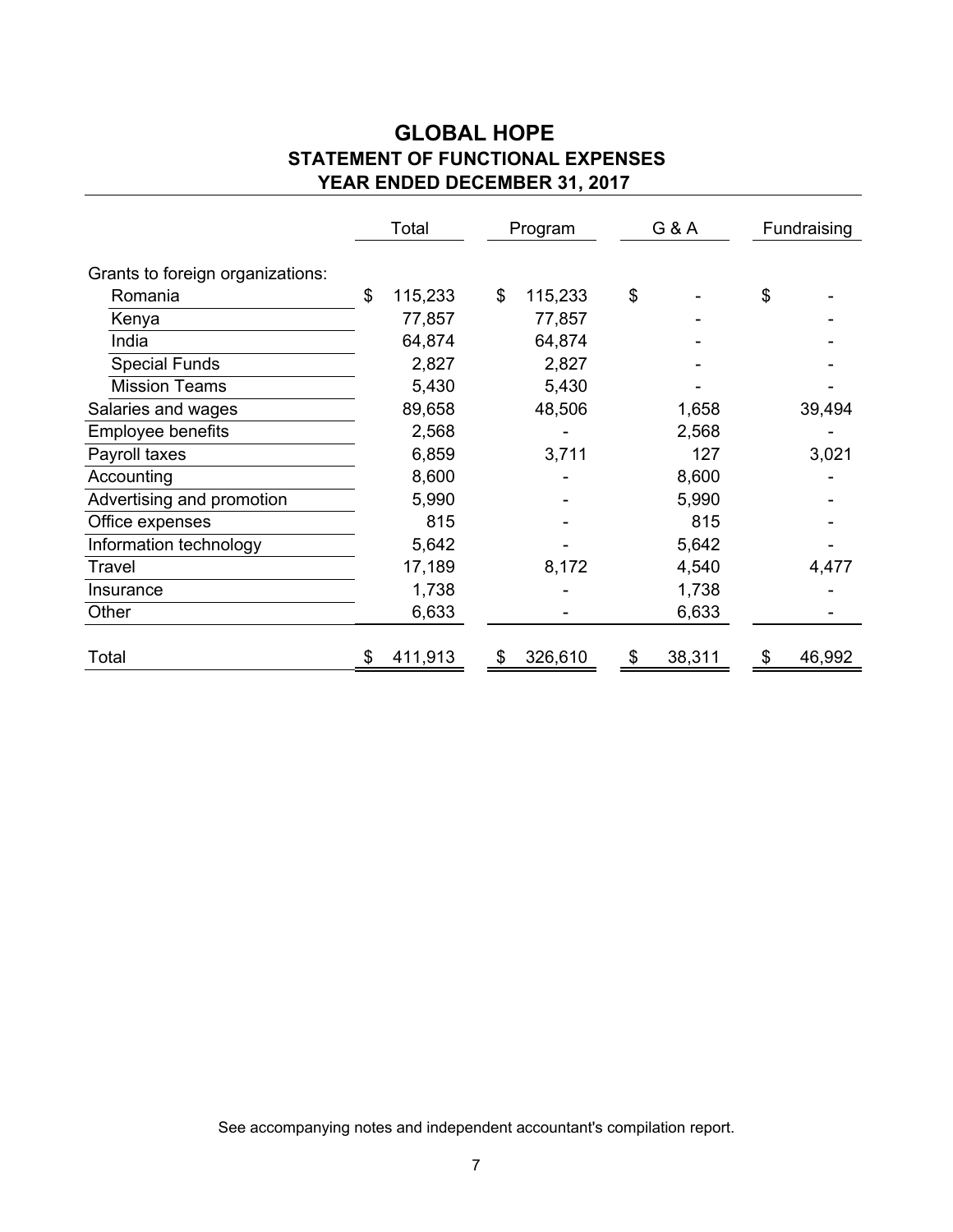#### **1. ORGANIZATION**

Global Hope, Inc. (the "Organization") was incorporated as a Colorado nonprofit corporation in 1996. The Organization's primary purpose is to provide charitable, religious and educational support to orphans in foreign countries.

The Organization equips their mission partners with the appropriate resources, education, mentoring, and financial support to effectively care for abandoned, orphaned, and at-risk children. The Organization also facilitates relationships with other organizations that can assist their mission partners in their ministry. Their goal is to help the mission partners achieve longterm sustainability.

#### **2. SIGNIFICANT ACCOUNTING POLICIES**

#### Use of estimates

The preparation of financial statements in conformity with accounting principles generally accepted in the United States of America ("US GAAP") requires management to make estimates and assumptions that affect the reported amounts of assets and liabilities and disclosure of contingent liabilities at the date of the financial statements and the reported amounts of revenues and expenses during the reporting period. Actual results could differ from those estimates. The significant accounting policies followed are described below to enhance the usefulness of the financial statements to the reader.

#### Basis of presentation

Under US GAAP, the Organization is required to report information regarding its financial position and activities according to two classes of net assets: net assets without donor restriction, which represent the expendable resources that are available for oeprations at management's discretion; and net assets with donor restrictions, which represents resources restricted by donors as to purpose or by the passage of time.

#### Cash and equivalents

For purposes of the statement of cash flows, the Organization considers cash and all highly liquid debt instruments purchased with an initial maturity of three months or less to be cash and equivalents.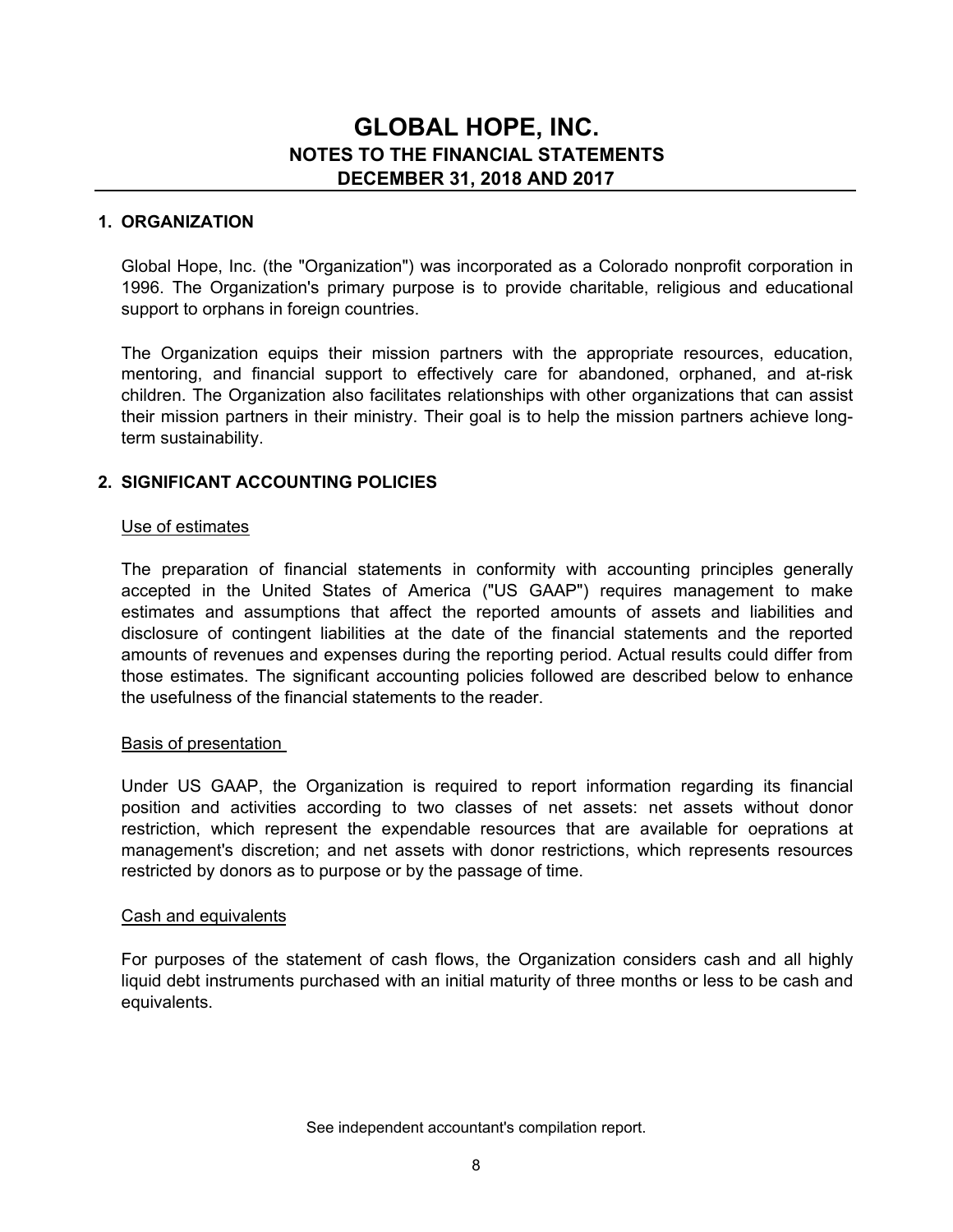#### **2. SIGNIFICANT ACCOUNTING POLICIES (CONTINUED)**

#### Contribution revenue

In accordance with US GAAP, contributions received are recorded without donor restrictions or with donor restrictions, depending on the existence and/or nature of donor restrictions, if applicable.

Contribution revenue is recognized when cash is received, when unconditional promises are made, or when ownership of contributed assets is transferred to the Organization. Donorrestricted contributions with restrictions that are met in the same reporting period as the contribution is recognized as support without donor restrictions.

#### Functional expenses

The costs of providing various program services and supporting activities have been summarized on a functional basis in the statements of activities. Accordingly, certain costs have been allocated among the program services and supporting activities benefited. Expenses are recorded when costs are incurred. Salaries and wages and payroll taxes are allocated based an estimate of time and effort spent working in each department during the year. Any costs that could be directly assigned to a specific function are allocated to that function.

#### Financial instruments

The Organization's financial instruments are cash and equivalents, investments and accounts payable and accrued expenses and are recorded at values that approximate their fair values based on their short-term nature.

#### Income taxes

Global Hope, Inc. is exempt from income taxes under Internal Revenue Code ("Code") Section 501(c)(3).

The Organization evaluates the effect of uncertain tax positions, if any, and provides for those positions in accordance with the provisions of *FASB ASC 450, Contingencies* . No tax accrual for uncertain tax positions has been recorded as management believes there are no uncertain tax positions for the Organization.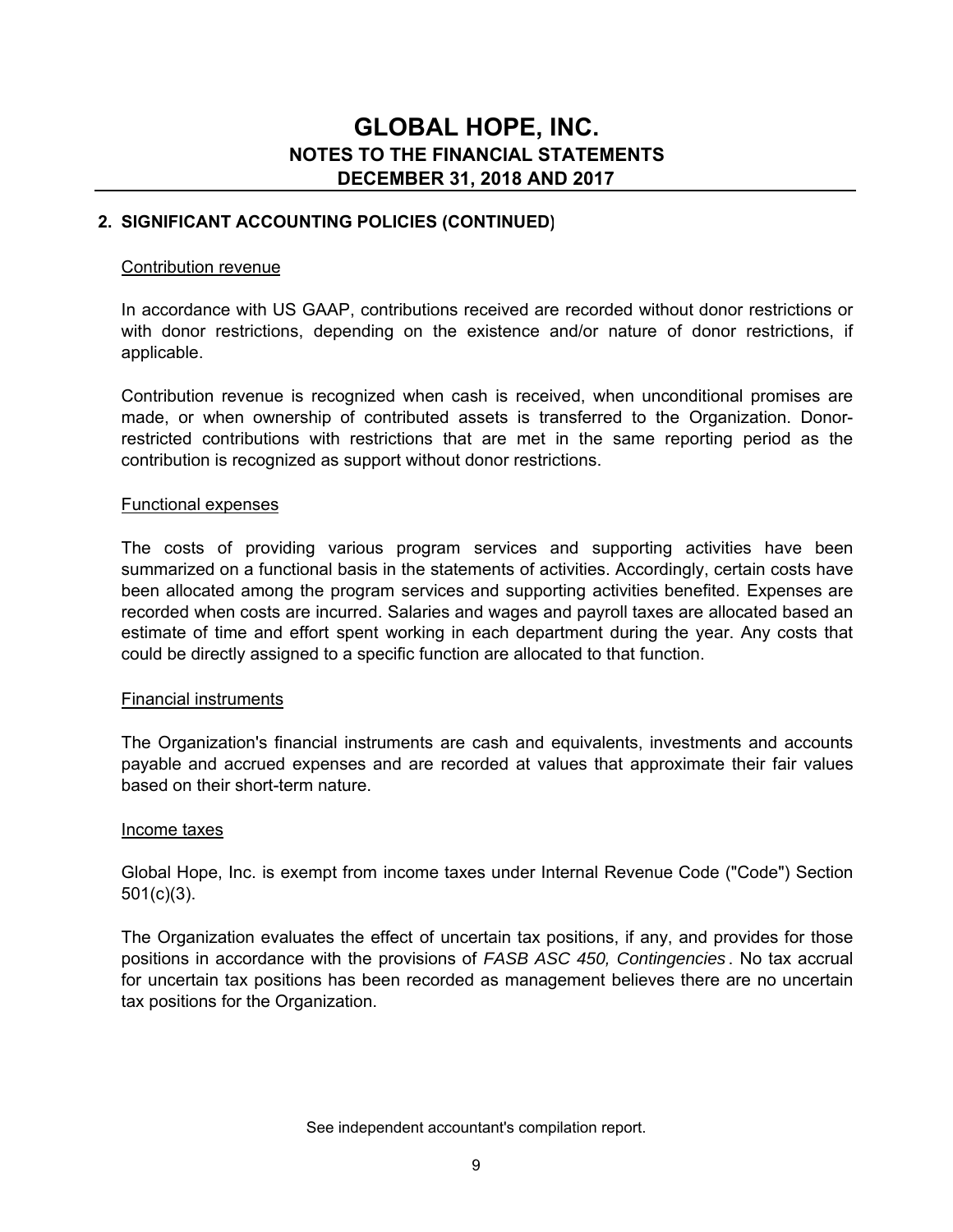#### **2. SIGNIFICANT ACCOUNTING POLICIES (CONTINUED)**

#### Subsequent events

Management has evaluated subsequent events through the date of the attached independent accountant's compilation report, the date on which the financial statements were available to be issued.

#### Accounting pronouncements adopted

In 2018 the Organization adopted ASU 2016-14, *Presentation of Financial Statements of Notfor-Profit Entities* . The ASU amends the current reporting model for nonprofit organizations and enhances their required disclosures. The major changes include: (a) requiring the presentation of only two classes of net assets now entitled "net assets without donor restrictions" and "net assets with donor restrictions", (b) modifying the presentation of underwater endowment funds and related disclosures, (c) requiring the use of the placed in service approach to recognize the expirations of restrictions on gifts used to acquire or construct long-lived assets absent explicit donor stipulations otherwise, (d) requiring that all nonprofits present an analysis of expenses by function and nature in either the statement of activities, a separate statement, or in the notes and disclose a summary of the allocation methods used to allocate costs, (e) requiring the disclosure of quantitative and qualitative information regarding liquidity and availability of resources, and (f) modifying other consolidated financial statement reporting requirements and disclosures intended to increase the usefulness of nonprofit financial statements.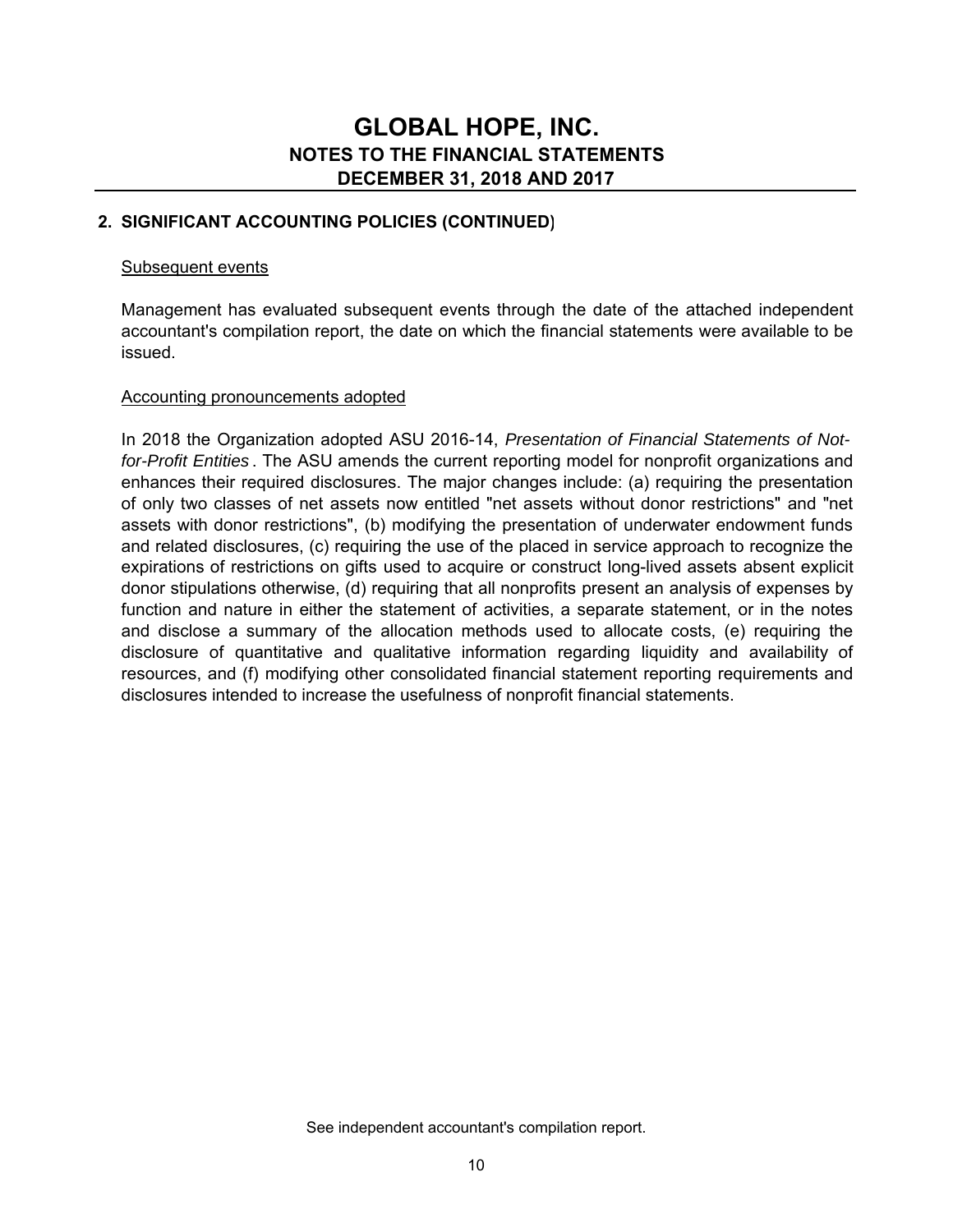#### **3. LIQUIDITY AND AVAILABILITY OF RESOURCES**

Financial assets available for general expenditures, that is, without donor or other restrictions limiting their use, within one year of the balance sheet date, comprise the following on December 31:

|                                                                                           |    | 2018             | 2017 |                  |  |
|-------------------------------------------------------------------------------------------|----|------------------|------|------------------|--|
| Cash and equivalents<br>Investments                                                       | \$ | 34,813<br>31,767 | \$   | 42,904<br>57,102 |  |
| Total financial assets                                                                    |    | 66,580           |      | 100,006          |  |
| Less amounts unavailable for general<br>expenditures within one year due to:              |    |                  |      |                  |  |
| Donor restrictions                                                                        |    | (724)            |      | (6,121)          |  |
| Financial assets available to meet cash needs<br>for general expenditures within one year | \$ | 65,856           | \$   | 93,885           |  |

As part of the organization's liquidity management plan, it has a policy to structure its financial assets to be available as its general expenditures, liabilities and other obligations come due. In addition to financial assets available to meet general expenditures over the next 12 months in the table above, the Organization also operates in accordance with a board approved budget and anticipates collecting sufficient revenue to cover general expenditures.

#### **4. DISCLOSURE ABOUT FAIR VALUE OF ASSETS AND LIABILITIES**

US GAAP defines fair value as the price that would be received to sell an asset or paid to transfer a liability in an orderly transaction between market participants at the measurement date. Therefore, the term "price" refers to the exit price as opposed to the entry price, which is the price paid to acquire the asset or received to assume the liability. US GAAP also establishes a fair value hierarchy, which requires an entity to maximize the use of observable inputs and minimize the use of unobservable inputs when measuring fair value. The standard describes three levels of inputs that may be used to measure fair value:

Level 1 - Quoted prices in active markets for identifiable assets or liabilities.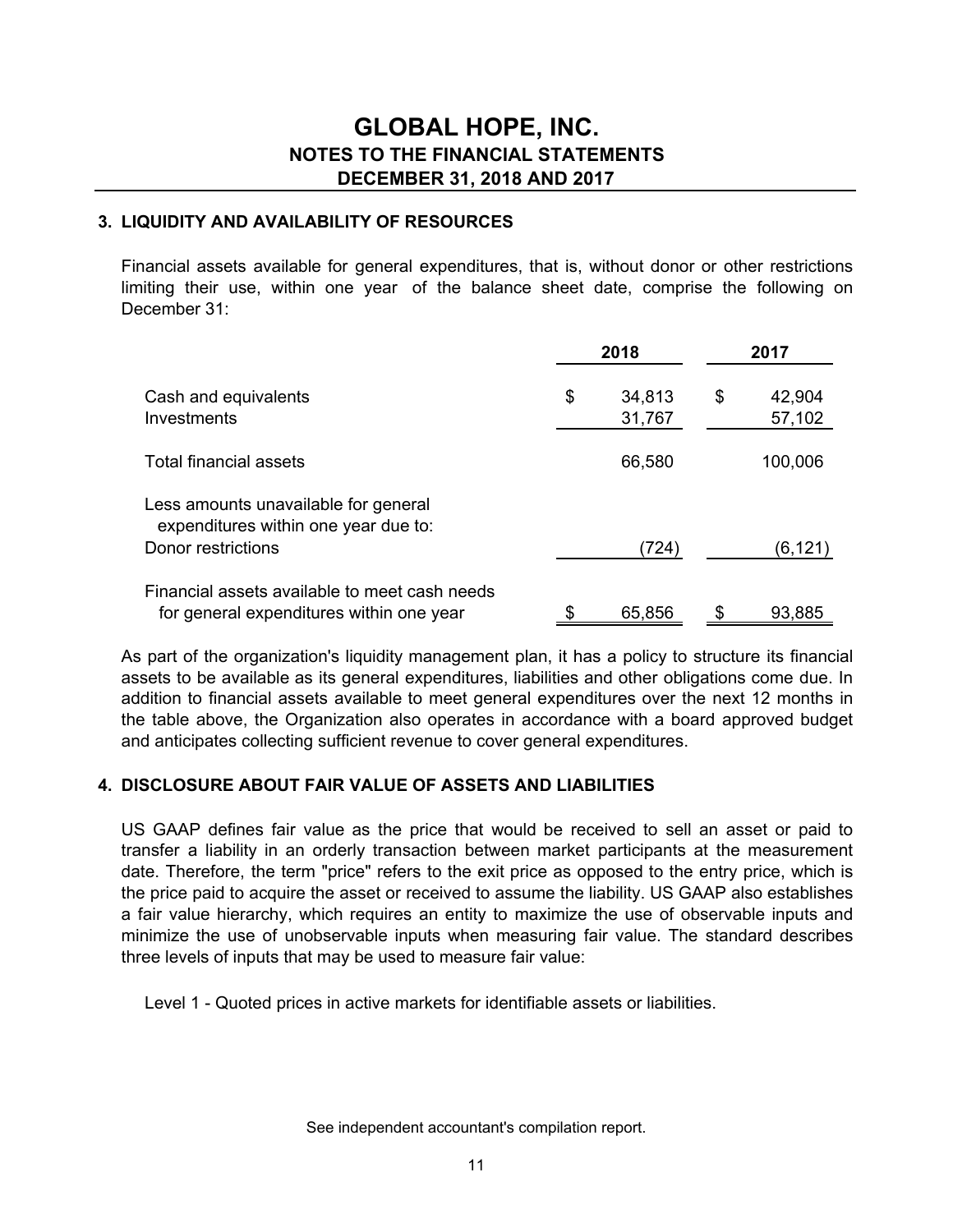#### **4. DISCLOSURE ABOUT FAIR VALUE OF ASSETS AND LIABILITIES (CONTINUED)**

Level 2 - Observable inputs other than Level 1 prices, such as quoted prices for similar assets or liabilities; quoted prices in active markets that are not active that are observable or can be corroborated by observable market data for substantially the full term of the assets or liabilities.

Level 3 - Unobservable inputs that are supported by little or no market activity and that are significant to the fair value of the assets or liabilities.

Following is a description of the valuation methodologies used for instruments measured at fair value on a recurring basis and recognized in the accompanying statement of financial position, as well as the general classification of such instruments pursuant to the valuation hierarchy.

#### Investments

The Organization invests in various mutual funds, exchange-traded funds and stocks. Because quoted market prices are available for identical securities in an active market, these securities are classified within Level 1 of the valuation hierarchy.

Fair value measurements of assets recognized in the accompanying financial statements, measured at fair value on a recurring basis, consist of the following as of:

|                       | <b>December 31, 2018</b> |        |         |                          |    |         |  |  |
|-----------------------|--------------------------|--------|---------|--------------------------|----|---------|--|--|
|                       | Level 1                  |        | Level 2 |                          |    | Level 3 |  |  |
| <b>Mutual funds</b>   |                          | 31,767 | \$      |                          | S  |         |  |  |
|                       |                          |        |         | <b>December 31, 2017</b> |    |         |  |  |
|                       | Level 1                  |        | Level 2 |                          |    | Level 3 |  |  |
| <b>Mutual funds</b>   | \$                       | 31,392 | \$      |                          | \$ |         |  |  |
| Exchange-traded funds |                          | 14,224 |         |                          |    |         |  |  |
| <b>Stocks</b>         |                          | 11,486 |         |                          |    |         |  |  |
| Total                 |                          | 57,102 | œ       |                          | σ  |         |  |  |

See independent accountant's compilation report.